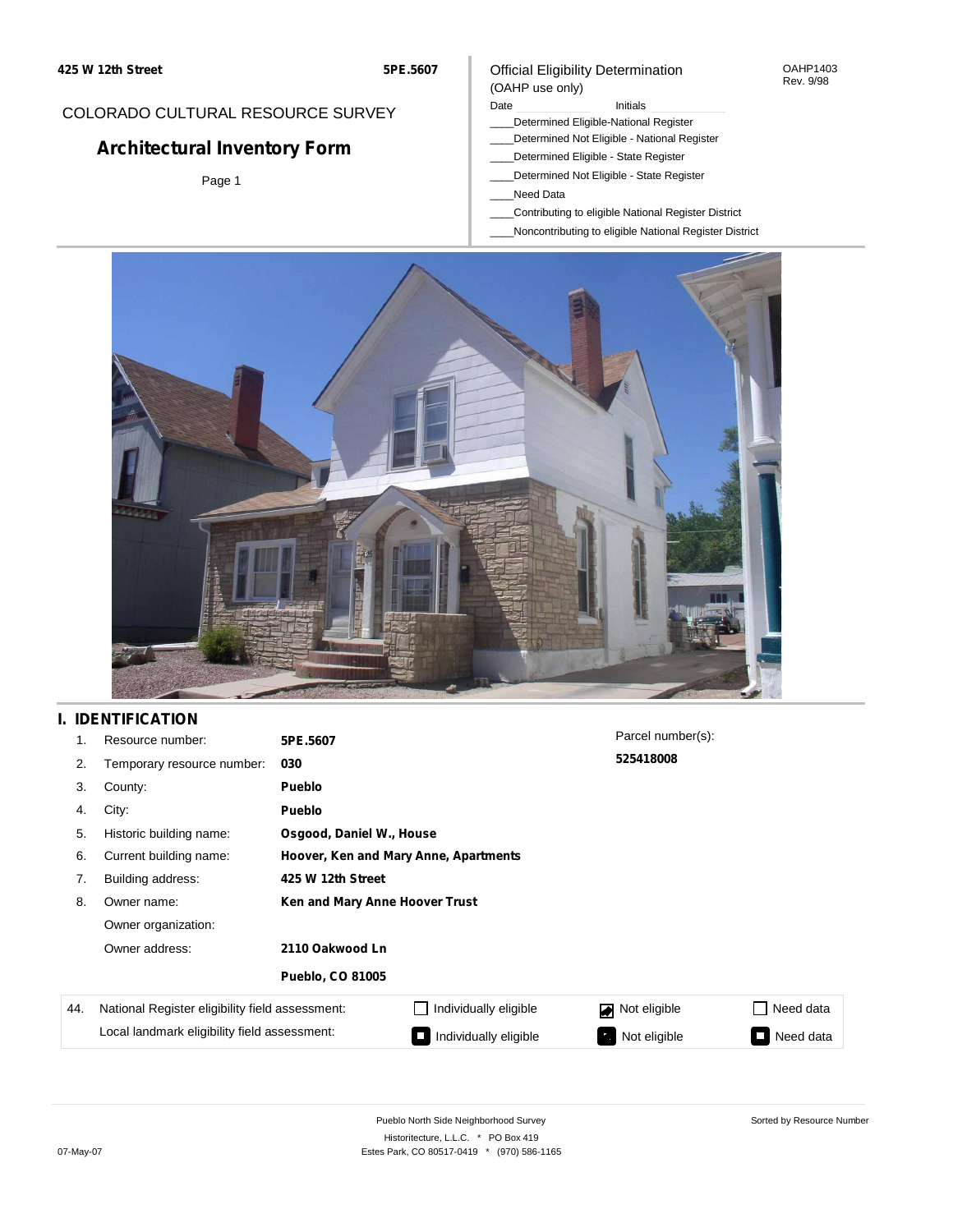Sorted by Resource Number

## **Architectural Inventory Form**

Page 2

### **II. GEOGRAPHIC INFORMATION**

| 9.  | P.M.                    | 6th |     |              | Township:                            |  |                         | <b>20S</b> |    |               |           | Range:            | 65W |         |
|-----|-------------------------|-----|-----|--------------|--------------------------------------|--|-------------------------|------------|----|---------------|-----------|-------------------|-----|---------|
|     |                         | NE. | 1/4 | of <b>SE</b> | 1/4                                  |  | of NW                   | 1/4        | of | <b>SE</b> 1/4 |           | of Section        |     | 25      |
|     | 10. UTM reference zone: |     |     |              | 13                                   |  |                         |            |    |               |           |                   |     |         |
|     | Easting:                |     |     |              | 533908                               |  |                         |            |    |               | Northing: |                   |     | 4236540 |
| 11. | USGS quad name:         |     |     |              |                                      |  | <b>Northeast Pueblo</b> |            |    |               | Scale:    |                   |     | 7.5     |
|     | Year:                   |     |     |              | 1961 (Photorevised 1970 and<br>1974) |  |                         |            |    |               |           |                   |     |         |
| 12. | $Lot(s)$ :              |     |     |              | Lot 10; Block 26                     |  |                         |            |    |               |           |                   |     |         |
|     | Addition:               |     |     |              | <b>County Addition</b>               |  |                         |            |    |               |           | Year of addition: |     | 1869    |

13. Boundary description and justification:

The boundary, as described above, contains but does not exceed the land historically associated with this property.

Metes and bounds exist:

П

### **III. ARCHITECTURAL DESCRIPTION**

| 14. | Building plan (footprint, shape):    | <b>Irregular Plan</b>                |                                       |
|-----|--------------------------------------|--------------------------------------|---------------------------------------|
|     | Other building plan descriptions:    |                                      |                                       |
| 15. | Dimensions in feet (length x width): | 1,100 square feet                    |                                       |
| 16. | Number of stories:                   | 11/2                                 |                                       |
| 17. | Primary external wall material(s):   | <b>Stucco</b><br><b>Asbestos</b>     | Other wall materials:<br>stone veneer |
| 18. | Roof configuration:                  | Hipped Roof/Gable-on-hip Roof        |                                       |
|     | Other roof configurations:           |                                      |                                       |
| 19. | Primary external roof material:      | <b>Asphalt Roof/Composition Roof</b> |                                       |
|     | Other roof materials:                |                                      |                                       |
| 20. | Special features:                    | Fence                                |                                       |
|     |                                      | Chimney                              |                                       |
|     |                                      | <b>Porch</b>                         |                                       |
|     |                                      | <b>Roof Treatment/Dormer</b>         |                                       |
|     |                                      | Window/Segmental Arch                |                                       |

#### 21. General architectural description:

Oriented to the south, this house rests on a foundation covered in a stone veneer. This same stone veneer covers all southern portions of the building and acts as a surround for windows opening in the first story. A white-painted stucco covers the remainder of first-story wall surfaces. White-painted asbestos shingle siding clads the exterior walls above the first story. **Windows are generally 1-over-1-light, double-hung sash, with white-painted wood frames and aluminum-frame storm windows.** Piercing the west side of the front (south) façade's first story is a tripartite window. The flanking windows are narrow, 2-(vertical)-over-1, while the center is 4-(vertical)-over-1. Above this window is a shed-roof dormer hosting a 1-beside-1-light, sliding-sash window, with wood frames. Windows in the first story of the east elevation open beneath segmental arches. Two doorways open in the east end of the asymmetrical facade. The eastern door opens beneath a wide, gabled hood, on scroll brackets. The doorway itself is located beneath a round arch. It hosts a 15-light, glass-in-wood-frame door, painted white. This door opens behind an aluminum-frame storm door. A pair of 5-light sidelights flanks this door. A small, uncovered porch, with a stone-veneered kneewall, provides access to this door and another doorway just west of it. This western doorway hosts a white-painted, 1-panel, 1-light, wood door, with a projecting, dentiled locking rail. It opens behind an aluminum-frame storm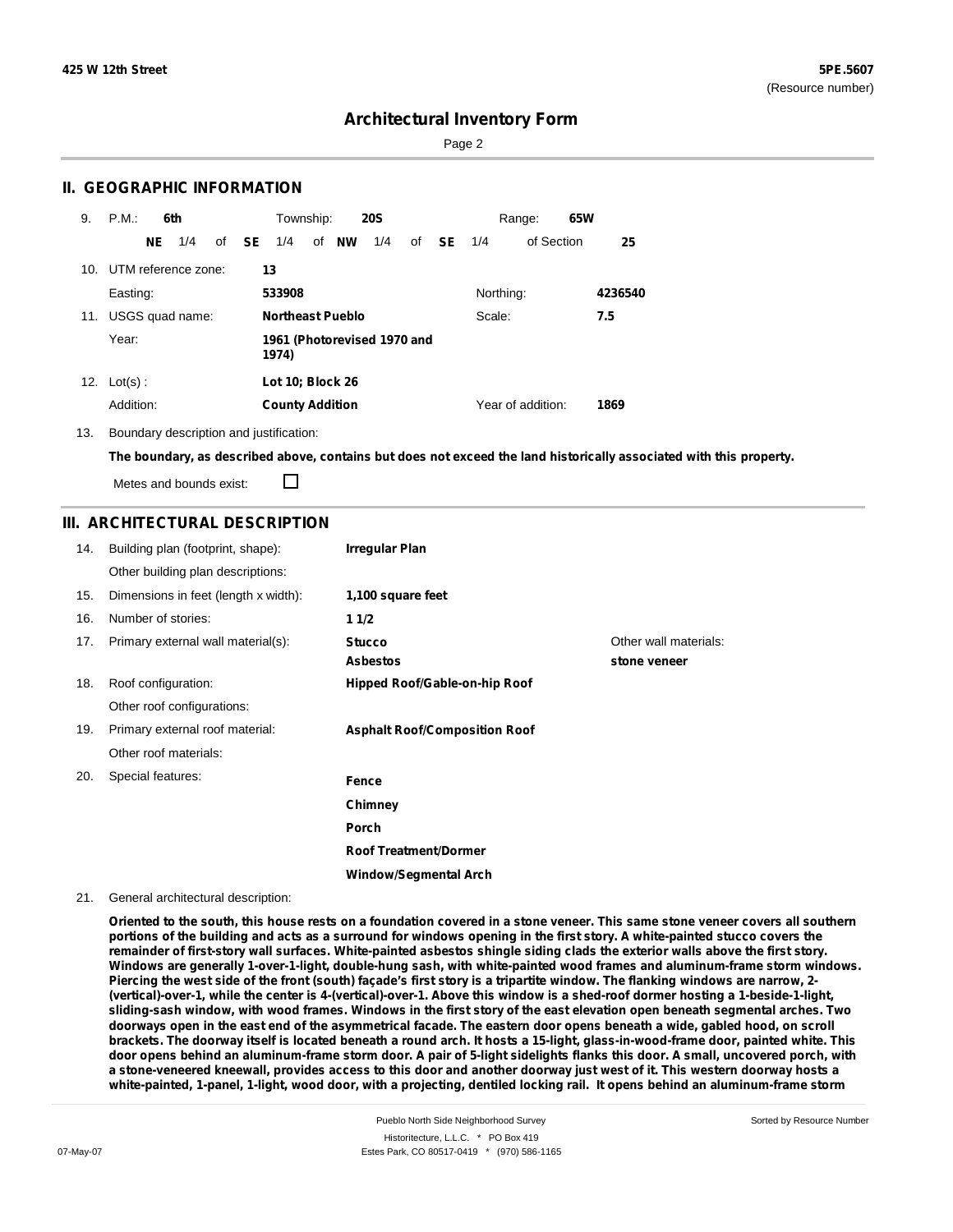Sorted by Resource Number

## **Architectural Inventory Form**

Page 3

door. A two-story, shed roof porch is attached to the east half of the rear (north) elevation. It protects, in the first story, a 15light door, providing access to concrete patio extending north from the porch. This patio features a decorative, wrought-iron railing. A band of 1-beside-1-light, sliding-sash windows enclose the upper story of the porch. A doorway on the west side of the porch provides access to a white-painted wood staircase, descending to the north. Brown, interlocking asphalt shingles cover the main, cross-gabled roof and the cross-gabled roof of a single-story addition to the northwest corner. The eaves are boxed with white-painted wood fascia and soffit. A tall, red-brick chimney, with engaged hearth and elaborate corbelling, identical to 427 West 12th Street (5PE.5608), protrudes near the south end of the east elevation. Another tall, red brick chimney **emerges from the west end of the roof's south-facing slope.**

## Architectural style: 22. **No Style**

Other architectural styles:

Building type:

#### 23. Landscape or special setting features:

This property is located on terrain sloping downward from north to south, with an elevation of around 4,700 feet above mean sea level. The neighborhood features modest, one- and two-story houses. This property is located on the north side of West 12th Street, an east-west-oriented thoroughfare. It is situated between 419-421 West 12th Street, to the east, and 427 West 12th Street, to the west. A gravel-covered strip separates the sidewalk from the street. Gravel also covers much of the yard. The sidewalk consists of pink sandstone slabs. A woven-wire fence surrounds the backyard, with a white-painted plywood gate at **its northwest corner.**

#### 24. Associated buildings, features or objects:

1 : Type: **Garage**

Describe: **A 3-car garage is located north of the house. A concrete driveway running along the east side of the house approaches the garage from West 12th Street, providing access to two of the bays. The third bay is accessed via the alley behind (north of) the garage. Oriented to the south, the building appears to lack a formal foundation. Sheets of white-painted, corrugated** metal clad the exterior walls. Offset to the east in the front (south) façade are 2 sets of paired, 3**light beadboard doors, opening on metal strap hinges. The west end of the same façade hosts a 4-panel wood door, painted gray. The west end of the rear (north) elevation hosts paired, white-painted beadboard doors, opening on metal strap hinges. Gray interlocking asphalt shingles cover the side-gabled roof, and the rafter ends are exposed.**

### **IV. ARCHITECTURAL HISTORY**

| 25. | Date of Construction:  | Estimate:        | 1890 | Actual:                                                                     |
|-----|------------------------|------------------|------|-----------------------------------------------------------------------------|
|     | Source of Information: |                  |      | Pueblo County Office of Tax Assessor. Property information card [internet]. |
| 26. | Architect:             | unknown          |      |                                                                             |
|     | Source of information: |                  |      |                                                                             |
| 27. | Builder:               | unknown          |      |                                                                             |
|     | Source of information: |                  |      |                                                                             |
| 28. | Original Owner:        | Daniel W. Osgood |      |                                                                             |
|     | Source of information: |                  |      |                                                                             |
|     |                        |                  |      |                                                                             |

29. Construction history:

According to Pueblo County tax records, this building was constructed in 1900. However, city directories and Sanborn insurance maps suggest that this building existed around 1890. An analysis of the form, style, and materials corroborates a circa 1890 date of construction. Originally, this house was identical to the dwelling immediately west, at 427 West 12th Street (5PE.5608), which was constructed at the same time. The most notable alterations have been the installation of doorway in what was an arched window east of center in the front (south) façade; the expansion of the southwestern portion of the façade; the replacement of the original wall cladding; and the construction of a large addition within the northwest corner. According to **Sanborn maps, all of these modifications were made after 1952.**

30. Location: **original** Date of move(s):

#### **V. HISTORICAL ASSOCIATIONS**

Pueblo North Side Neighborhood Survey Historitecture, L.L.C. \* PO Box 419 07-May-07 Estes Park, CO 80517-0419 \* (970) 586-1165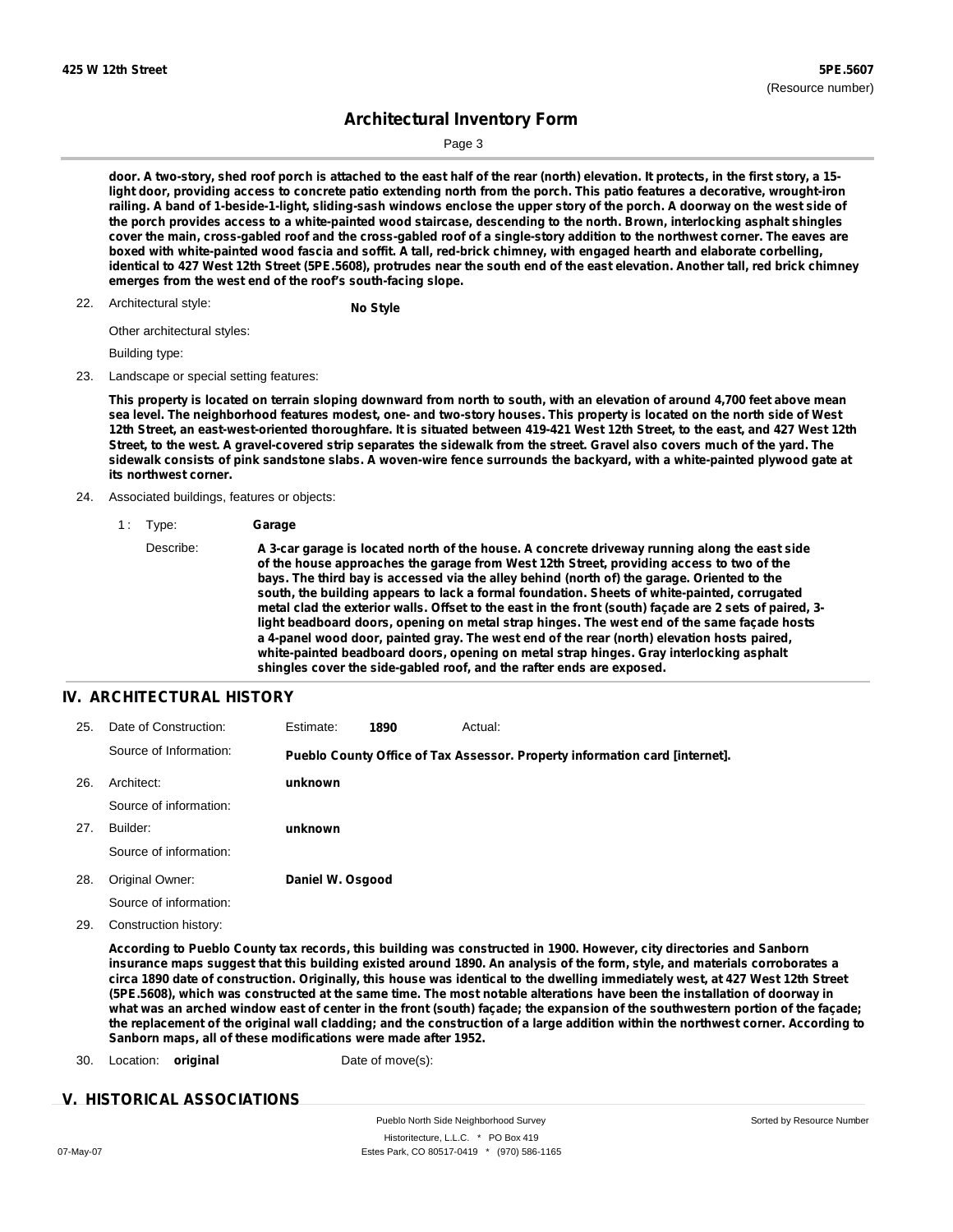Page 4

### **V. HISTORICAL ASSOCIATIONS**

- 31. Original use(s): 32. Intermediate use(s): **Single Dwelling Single Dwelling**
- 33. Current use(s): **Multiple Dwelling**
- **Apartment** Site type(s): 34.
- 35. Historical background:

The first residents of this house were Daniel W. Osgood; his wife, Edna M.; son, Ernest W.; and brother Ernest H. Daniel was born in Maine in March 1868. He was secretary and general manager of the Pueblo Ore Company, an ore development firm. His relationship to John C. Osgood, president of the Colorado Fuel & Iron Company, is unclear and may not exist at all.

In 1914, the resident was Annan R. Johnson, an employee of the Colorado Fuel & Iron Company. Around 1919, Frank Risher **lived here.**

Before 1925, Leslie Earl Manlove purchased this property and resided here through 1935. Manlove was born in West Liberty, lowa, on August 30, 1891. He came to Pueblo around 1911. With his wife, Zoe S., Manlove had a son, Spencer. The family attended St. Paul United Methodist Church. Manlove owned Codding Brothers Stove Supply, retiring in 1960. The Manloves lived at this address into the late 1930s. Zoe died on June 7, 1970, and Leslie on November 17, 1988.

Acquiring the property from the Manloves was William A. DeLong, who resided here until his death in December 1949. The next owners and residents were William Riggs Bratton and his wife, Notie P. Bratton. William came to Pueblo in 1911 and operated a cigar shop on Union Avenue and, later, at Mesa Junction. He later worked for the City of Pueblo in the parks department. William and Notie had one daughter, Grace P. Benson, and attended the Church of Christ. William died in December 1955. Notie continued to reside here, transferring the property to her daughter, Grace, in 1968. Kenneth L. and Mary Anne Hoover obtained the property from Benson in 1990, transferring it to the Kenneth L. and Mary Anne Hoover Trust in 1996. This entity continues to **own the property and operate it as at least 3 rental units.**

Sources of information: 36.

**Pueblo County Office of Tax Assessor. Property information card [internet].**

**Pueblo City Directory. Pueblo, Co.; Salt Lake City; Kansas City, Mo.; and others: R.L. Polk & Co, consulted 1886 through 2003.**

**U.S. Census of 1900. Precinct 1, Pueblo, Pueblo County, Colorado. Series T623, roll 128, p. 20.**

**"Bratton (William Riggs)" [obituary]. Pueblo Chieftain, 1 January 1956, p. 11A.**

**"Leslie Earl Manlove." [obituary]. Pueblo Chieftain, 19 November 1988, p. 6A.**

**"Johnson (Annan R.)" [obituary]. Pueblo Chieftain, 24 August 1947, p. 10.**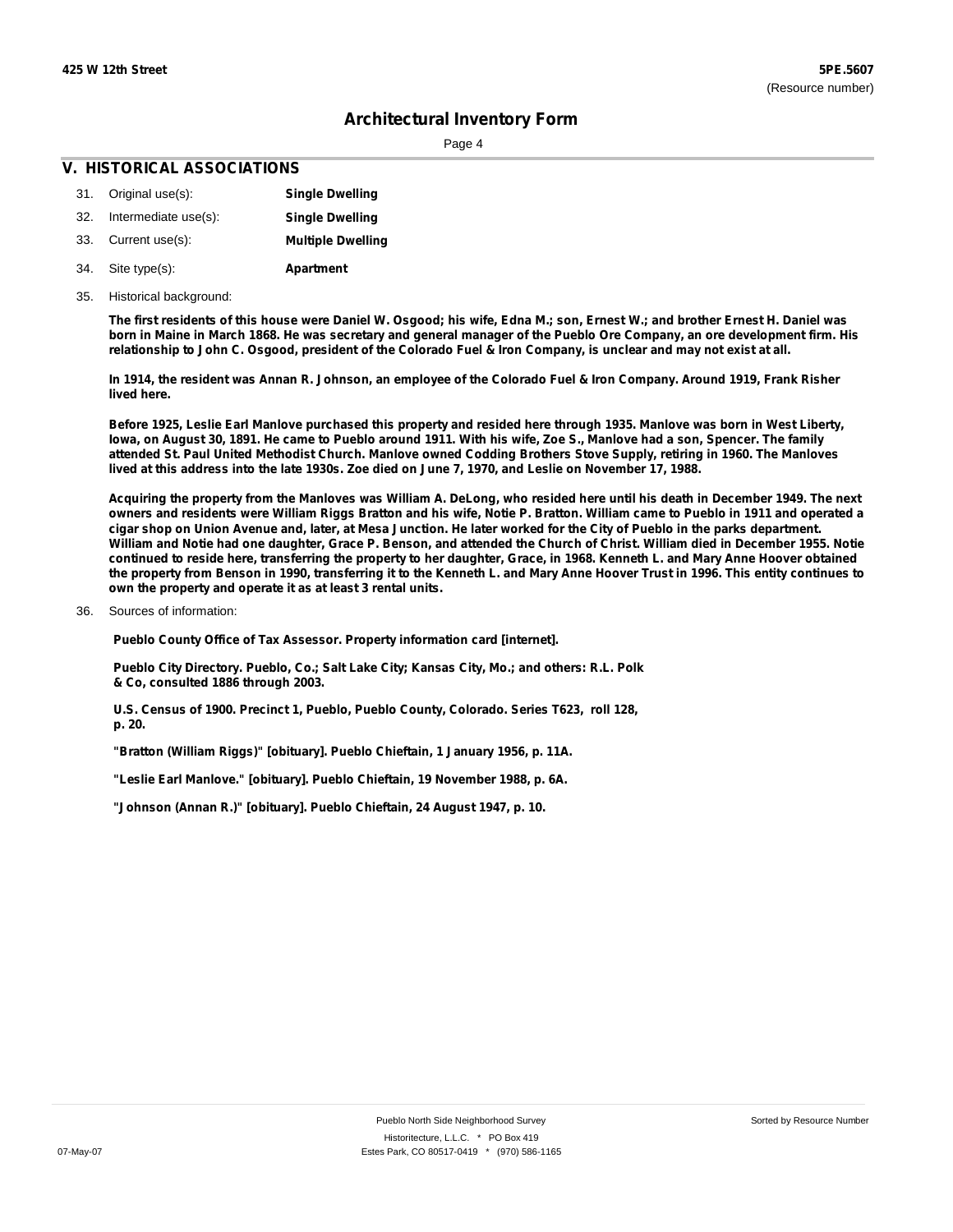$\sim$ 

Sorted by Resource Number

# **Architectural Inventory Form**

Page 5

|     | <b>VI. SIGNIFICANCE</b>                  |                                                                                                                                                                              |  |  |  |  |  |  |
|-----|------------------------------------------|------------------------------------------------------------------------------------------------------------------------------------------------------------------------------|--|--|--|--|--|--|
| 37. | Local landmark designation:              | Yes $\Box$<br>No.<br>$\mathbf{r}_1$                                                                                                                                          |  |  |  |  |  |  |
|     | Designation authority:                   |                                                                                                                                                                              |  |  |  |  |  |  |
|     | Date of designation:                     |                                                                                                                                                                              |  |  |  |  |  |  |
| 38. | Applicable National Register criteria:   |                                                                                                                                                                              |  |  |  |  |  |  |
|     |                                          |                                                                                                                                                                              |  |  |  |  |  |  |
|     | H<br>$\Box$                              | A. Associated with events that have made a significant contribution to the broad pattern of our history.<br>B. Associated with the lives of persons significant in our past. |  |  |  |  |  |  |
|     | П                                        | C. Embodies the distinctive characteristics of a type, period, or method of construction, or represents the work                                                             |  |  |  |  |  |  |
|     |                                          | of a master, or that possess high artistic values, or represents a significant and distinguished entity whose<br>components may lack individual distinction.                 |  |  |  |  |  |  |
|     |                                          | D. Has yielded, or may be likely to yield, information important in history or prehistory.                                                                                   |  |  |  |  |  |  |
|     | $\blacksquare$                           | Qualifies under Criteria Considerations A through G (see manual).                                                                                                            |  |  |  |  |  |  |
|     | O                                        | Does not meet any of the above National Register criteria.                                                                                                                   |  |  |  |  |  |  |
|     | <b>Pueblo Standards for Designation:</b> |                                                                                                                                                                              |  |  |  |  |  |  |
|     | 1a. History                              |                                                                                                                                                                              |  |  |  |  |  |  |
|     | $\overline{\phantom{a}}$ .               | Have direct association with the historical development of the city, state, or nation; or                                                                                    |  |  |  |  |  |  |
|     | <u>1b. History</u>                       |                                                                                                                                                                              |  |  |  |  |  |  |
|     | $\Box$                                   | Be the site of a significant historic event; or                                                                                                                              |  |  |  |  |  |  |
|     | 1c. History                              |                                                                                                                                                                              |  |  |  |  |  |  |
|     | $\Box$                                   | Have direct and substantial association with a person or group of persons who had influence on society.                                                                      |  |  |  |  |  |  |
|     | 2a. Architecture                         | Embody distinguishing characteristics of an architectural style or type; or                                                                                                  |  |  |  |  |  |  |
|     | $\Box$<br>2b. Architecture               |                                                                                                                                                                              |  |  |  |  |  |  |
|     | $\overline{\phantom{a}}$                 | Be a significant example of the work of a recognized architect or master builder, or                                                                                         |  |  |  |  |  |  |
|     | 2c. Architecture                         |                                                                                                                                                                              |  |  |  |  |  |  |
|     | $\Box$                                   | Contain elements of architectural design, engineering, materials, craftsmanship, or artistic merit which represent a<br>significant or influential innovation;               |  |  |  |  |  |  |
|     | 2d. Architecture                         |                                                                                                                                                                              |  |  |  |  |  |  |
|     | $\blacksquare$                           | Portray the environment of a group of people or physical development of an area of the city in an era of history<br>characterized by a distinctive architectural style.      |  |  |  |  |  |  |
|     | 3a. Geography                            |                                                                                                                                                                              |  |  |  |  |  |  |
|     |                                          | Have a prominent location or be an established, familiar, and orienting visual feature of the contemporary city, or                                                          |  |  |  |  |  |  |
|     | 3b. Geography                            |                                                                                                                                                                              |  |  |  |  |  |  |
|     | or rarity; or                            | Promote understanding and appreciation of Pueblo's environment by means of distinctive physical characteristics                                                              |  |  |  |  |  |  |
|     | 3c. Geography                            |                                                                                                                                                                              |  |  |  |  |  |  |
|     | $\Box$                                   | Make a special contribution to Pueblo's distinctive character.                                                                                                               |  |  |  |  |  |  |
|     | Not Applicable<br>$\Box$                 | Does not meet any of the above Pueblo landmark criteria.                                                                                                                     |  |  |  |  |  |  |
| 39. | Area(s) of Significance:                 | <b>Not Applicable</b>                                                                                                                                                        |  |  |  |  |  |  |
| 40. | Period of Significance:                  | n/a                                                                                                                                                                          |  |  |  |  |  |  |
| 41. | Level of significance:                   | National:<br>State<br>Local<br>$\overline{\phantom{a}}$<br>O                                                                                                                 |  |  |  |  |  |  |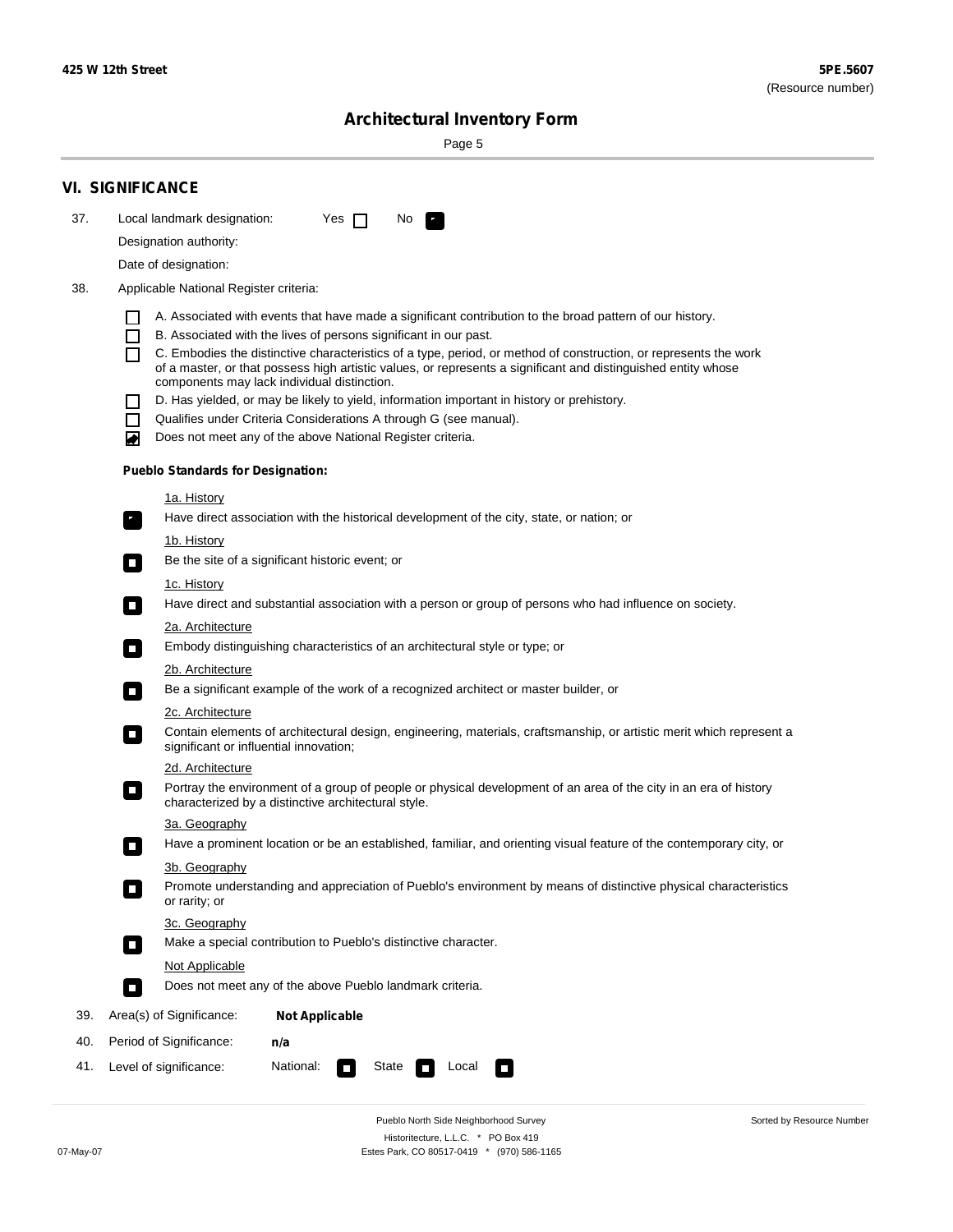Page 6

#### 42. Statement of significance:

This property is historically significant under Pueblo Local Landmark criterion 1A for its association with the development of **Pueblo's North Side Neighborhood, when more architecturally sophisticated buildings like this one joined the smaller,** plainer dwellings originally constructed here. However, the levels of architectural and historical significance, combined with physical integrity, are not to the extent that this property would qualify for individual listing in the National Register of Historic Places, the Colorado State Register of Historic Properties, or as a City of Pueblo Landmark. Nonetheless, it is a **contributing resource within any potential historic district.**

43. Assessment of historic physical integrity related to significance:

Constructed around 1890, the principal building on this property exhibits a moderately low level of physical integrity relative to the seven aspects of integrity as defined by the National Park Service and the Colorado Historical Society: location, setting, design, materials, workmanship, feeling, and association. Substantial additions and modifications made after the period of significance negatively affect the original materials and workmanship of this building. However, the basic design and association of this building remains intact; it is still apparent that this house was identical to the dwelling immediately west of **it, at 427 West Main Street (5PE.5608).**

### **VII. NATIONAL REGISTER ELIGIBILITY ASSESSMENT**

National Register eligibility field assessment: 44. Local landmark eligibility field assessment:

**Individually eligible Not eligible** Not eligible **Need data Individually eligible Not eligible** Not eligible **Need data** 

No<sub>D</sub>

N/A

45. Is there National Register district potential? Yes

**Pueblo's North Side Neighborhood represents the evolution of the city's professional middle and upper classes. Its diversity of architectural styles and forms directly represents the city's changing economic and cultural climates. As well, the neighborhood is distinctive because it appears to have evolved independently of the area's dominant industry, steel manufacturing.** Discuss:

 $\blacksquare$ 

Yes Yes No

 $No$   $N/A$ 

If there is National Register district potential, is this building contributing:



### **VIII. RECORDING INFORMATION**

| 47. | Photograph numbers): | <b>CD-ROM Photo Disc: North Side Photos</b><br>File Name(s): 12thstw425                                                       |
|-----|----------------------|-------------------------------------------------------------------------------------------------------------------------------|
|     | Negatives filed at:  | <b>Special Collections</b><br><b>Robert Hoag Rawlings Public Library</b><br>100 East Abriendo Avenue<br>Pueblo, CO 81004-4290 |
| 48. | Report title:        | <b>Pueblo North Side Neighborhood Survey</b>                                                                                  |
| 49. | $Date(s)$ :          | 06/13/2006                                                                                                                    |
| 50. | Recorder(s):         | <b>Adam Thomas</b>                                                                                                            |
| 51. | Organization:        | Historitecture, L.L.C.                                                                                                        |
| 52. | Address:             | <b>PO Box 419</b>                                                                                                             |
|     |                      | Estes Park, CO 80517-0419                                                                                                     |
| 53. | Phone number(s):     | (970) 586-1165                                                                                                                |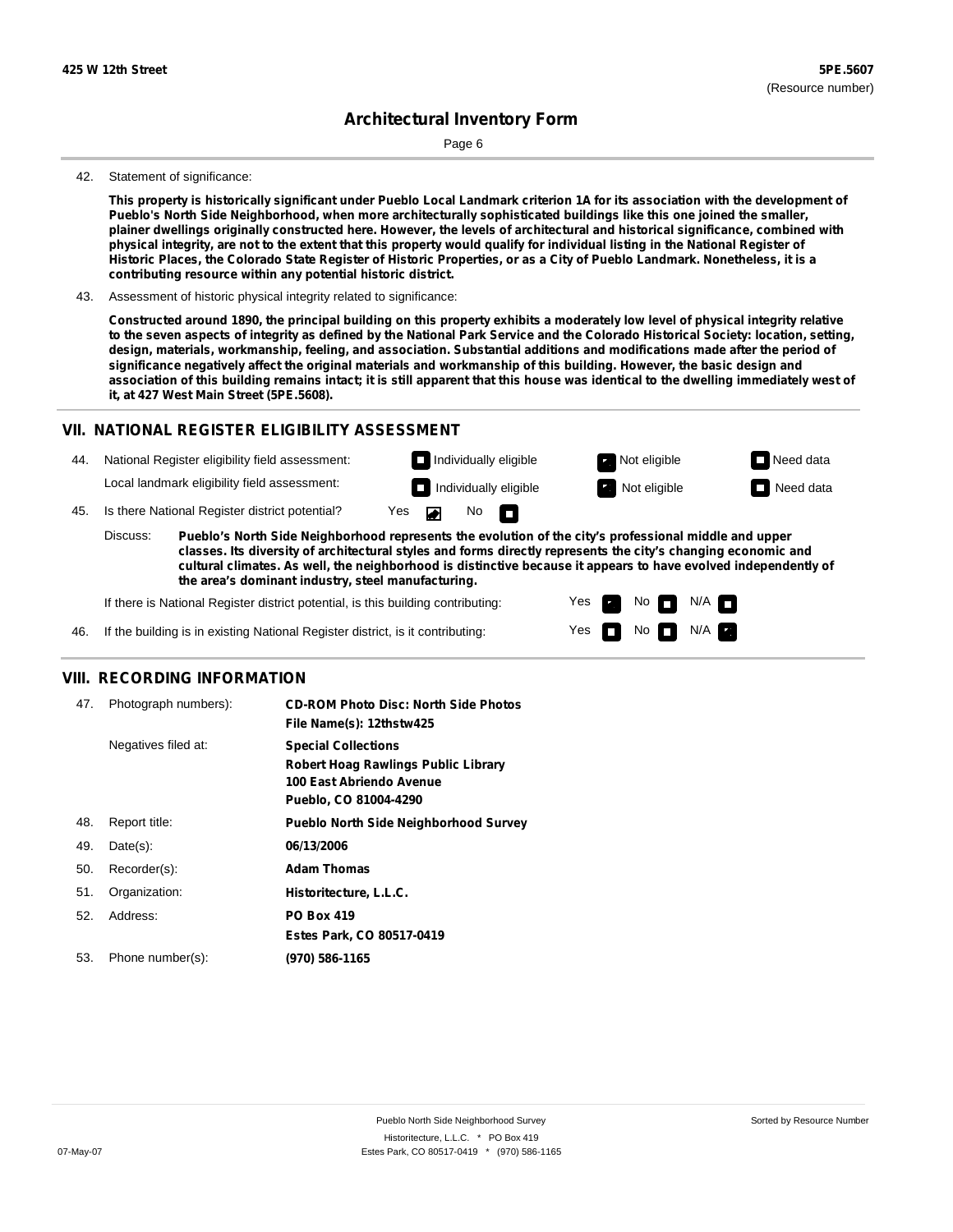Page 7